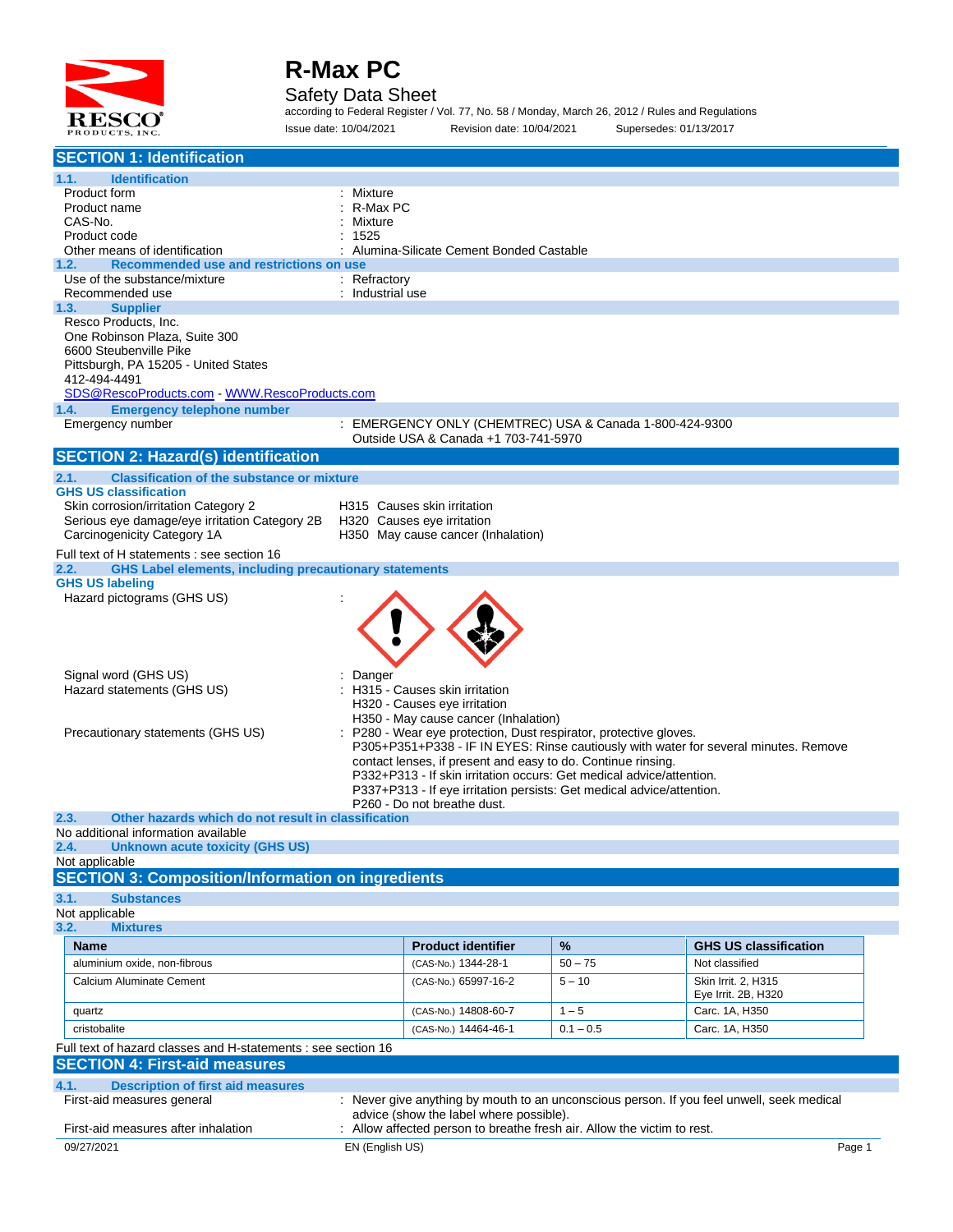Safety Data Sheet

| First-aid measures after skin contact<br>First-aid measures after eye contact                                        | Wash with plenty of soap and water. Wash contaminated clothing before reuse.<br>IF IN EYES: Rinse cautiously with water for several minutes. Remove contact lenses, if present<br>and easy to do. Continue rinsing. |
|----------------------------------------------------------------------------------------------------------------------|---------------------------------------------------------------------------------------------------------------------------------------------------------------------------------------------------------------------|
| First-aid measures after ingestion                                                                                   | : Rinse mouth. Do NOT induce vomiting. Obtain emergency medical attention.                                                                                                                                          |
| 4.2.<br>Most important symptoms and effects (acute and delayed)                                                      |                                                                                                                                                                                                                     |
| Potential Adverse human health effects and                                                                           | : Based on available data, the classification criteria are not met.                                                                                                                                                 |
| symptoms<br>Symptoms/effects after inhalation                                                                        | May cause cancer by inhalation. Danger of serious damage to health by prolonged exposure<br>through inhalation.                                                                                                     |
| Symptoms/effects after skin contact<br>Symptoms/effects after eye contact                                            | Causes skin irritation.<br>Causes eye irritation.                                                                                                                                                                   |
| Immediate medical attention and special treatment, if necessary<br>4.3.                                              |                                                                                                                                                                                                                     |
| No additional information available                                                                                  |                                                                                                                                                                                                                     |
| <b>SECTION 5: Fire-fighting measures</b>                                                                             |                                                                                                                                                                                                                     |
| 5.1.<br>Suitable (and unsuitable) extinguishing media                                                                |                                                                                                                                                                                                                     |
| Suitable extinguishing media                                                                                         | : Use extinguishing media appropriate for surrounding fire.                                                                                                                                                         |
| Unsuitable extinguishing media<br>Specific hazards arising from the chemical<br>5.2.                                 | : In case of fire, all extinguishing media allowed.                                                                                                                                                                 |
| Fire hazard                                                                                                          | : Not flammable.                                                                                                                                                                                                    |
| Special protective equipment and precautions for fire-fighters<br>5.3.                                               |                                                                                                                                                                                                                     |
| Firefighting instructions                                                                                            | : Exercise caution when fighting any chemical fire. Prevent fire-fighting water from entering<br>environment.                                                                                                       |
| Protection during firefighting<br><b>SECTION 6: Accidental release measures</b>                                      | : Do not enter fire area without proper protective equipment, including respiratory protection.                                                                                                                     |
|                                                                                                                      |                                                                                                                                                                                                                     |
| Personal precautions, protective equipment and emergency procedures<br>6.1.<br>6.1.1.<br>For non-emergency personnel |                                                                                                                                                                                                                     |
| Emergency procedures                                                                                                 | : Do not breathe dust.                                                                                                                                                                                              |
| 6.1.2.<br>For emergency responders                                                                                   |                                                                                                                                                                                                                     |
| Protective equipment<br>Emergency procedures                                                                         | Equip cleanup crew with proper protection.<br>: Ventilate area.                                                                                                                                                     |
| <b>Environmental precautions</b><br>6.2.                                                                             |                                                                                                                                                                                                                     |
| Prevent entry to sewers and public waters.                                                                           |                                                                                                                                                                                                                     |
| Methods and material for containment and cleaning up<br>6.3.<br>Methods for cleaning up                              |                                                                                                                                                                                                                     |
| <b>Reference to other sections</b><br>6.4.                                                                           | : On land, sweep or shovel into suitable containers. Minimize generation of dust.                                                                                                                                   |
|                                                                                                                      |                                                                                                                                                                                                                     |
| See Heading 8. Exposure controls and personal protection.                                                            |                                                                                                                                                                                                                     |
| <b>SECTION 7: Handling and storage</b>                                                                               |                                                                                                                                                                                                                     |
| <b>Precautions for safe handling</b><br>7.1.                                                                         |                                                                                                                                                                                                                     |
| Precautions for safe handling                                                                                        | : Do not handle until all safety precautions have been read and understood. Avoid raising dust.                                                                                                                     |
|                                                                                                                      | Avoid contact with skin and eyes. Do not breathe dust.                                                                                                                                                              |
| Hygiene measures                                                                                                     | Wash hands and other exposed areas with mild soap and water before eating, drinking or<br>smoking and when leaving work.                                                                                            |
| 7.2.<br>Conditions for safe storage, including any incompatibilities                                                 |                                                                                                                                                                                                                     |
| Storage conditions                                                                                                   | : Store this product in a dry location where it can be protected from the elements.                                                                                                                                 |
| Incompatible products                                                                                                | : Strong bases. Strong acids.                                                                                                                                                                                       |
| <b>SECTION 8: Exposure controls/personal protection</b>                                                              |                                                                                                                                                                                                                     |
| 8.1.<br><b>Control parameters</b>                                                                                    |                                                                                                                                                                                                                     |
| <b>R-Max PC (Mixture)</b>                                                                                            |                                                                                                                                                                                                                     |
| No additional information available                                                                                  |                                                                                                                                                                                                                     |
| Calcium Aluminate Cement (65997-16-2)                                                                                |                                                                                                                                                                                                                     |
| No additional information available                                                                                  |                                                                                                                                                                                                                     |
| cristobalite (14464-46-1)                                                                                            |                                                                                                                                                                                                                     |
| <b>USA - ACGIH - Occupational Exposure Limits</b>                                                                    |                                                                                                                                                                                                                     |
| ACGIH TWA (mg/m <sup>3</sup> )                                                                                       | 0.025 mg/m <sup>3</sup> respirable dust                                                                                                                                                                             |
| USA - OSHA - Occupational Exposure Limits                                                                            |                                                                                                                                                                                                                     |
| OSHA PEL (TWA) (mg/m <sup>3</sup> )                                                                                  | 0.05 mg/m <sup>3</sup> respirable dust                                                                                                                                                                              |
| aluminium oxide, non-fibrous (1344-28-1)                                                                             |                                                                                                                                                                                                                     |
| <b>USA - ACGIH - Occupational Exposure Limits</b>                                                                    |                                                                                                                                                                                                                     |
| ACGIH TWA (mg/m <sup>3</sup> )                                                                                       | 1 mg/m <sup>3</sup> respirable dust                                                                                                                                                                                 |
| quartz (14808-60-7)                                                                                                  |                                                                                                                                                                                                                     |
| <b>USA - ACGIH - Occupational Exposure Limits</b>                                                                    |                                                                                                                                                                                                                     |
| ACGIH TWA (mg/m <sup>3</sup> )                                                                                       | 0.025 mg/m <sup>3</sup> (Silica-Crystalline Quartz; USA; Time-weighted average exposure limit 8<br>h; TLV - Adopted Value; Respirable fraction)                                                                     |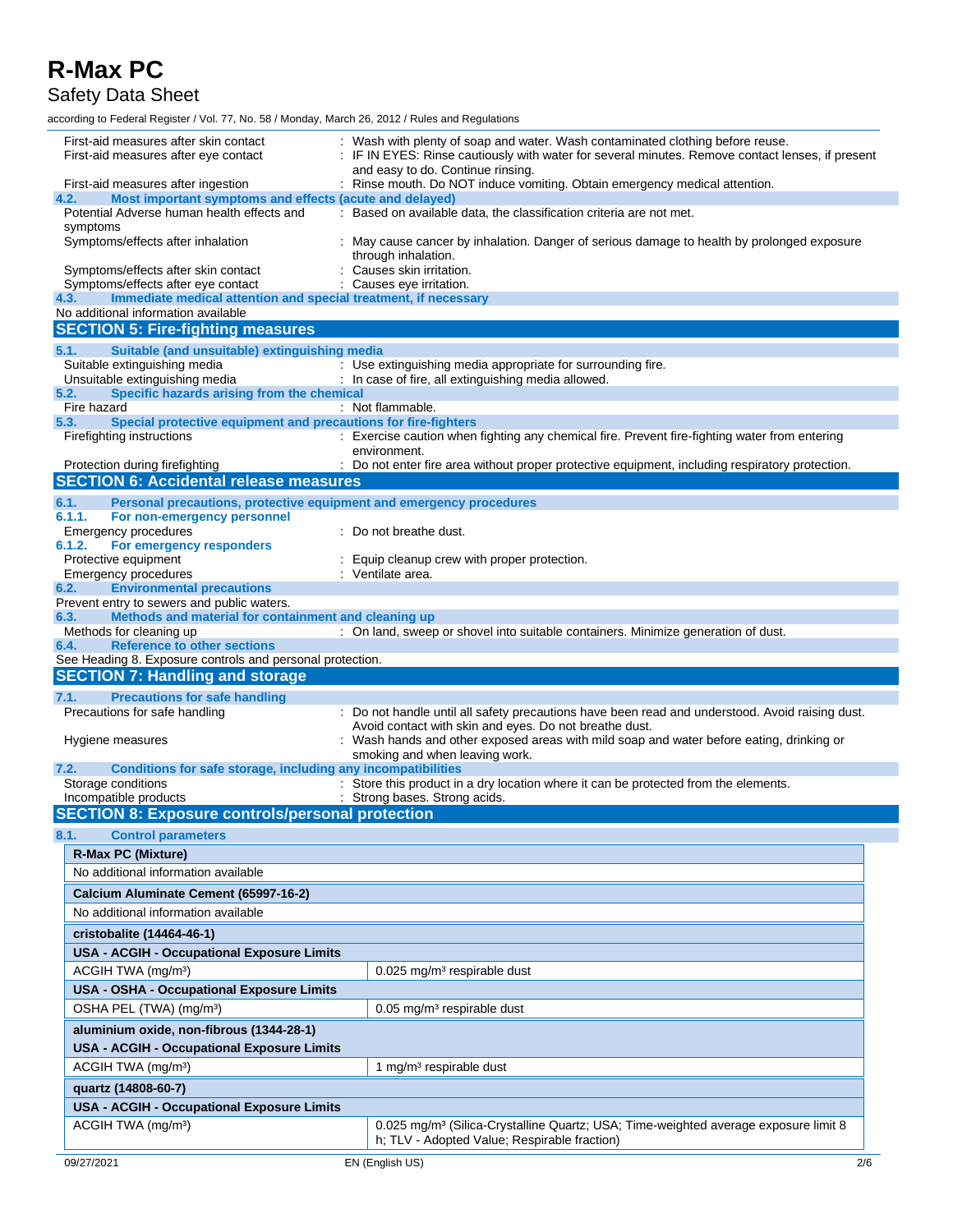### Safety Data Sheet

| <b>USA - OSHA - Occupational Exposure Limits</b>                                                         |                                                                 |  |  |
|----------------------------------------------------------------------------------------------------------|-----------------------------------------------------------------|--|--|
| Local name                                                                                               | Silica, crystalline quartz, respirable dust                     |  |  |
| OSHA PEL (TWA) (mg/m <sup>3</sup> )                                                                      | $0.05$ mg/m <sup>3</sup> respirable dust                        |  |  |
| Remark (OSHA)                                                                                            | (3) See Table Z-3.                                              |  |  |
| 8.2.<br><b>Appropriate engineering controls</b>                                                          |                                                                 |  |  |
| Appropriate engineering controls<br>Individual protection measures/Personal protective equipment<br>8.3. | : Provide adequate ventilation to minimize dust concentrations. |  |  |
| Personal protective equipment:<br>Avoid all unnecessary exposure.                                        |                                                                 |  |  |
| Hand protection:                                                                                         |                                                                 |  |  |
| Wear protective gloves.                                                                                  |                                                                 |  |  |
| Eye protection:<br>Chemical goggles or safety glasses                                                    |                                                                 |  |  |
| Skin and body protection:                                                                                |                                                                 |  |  |
| Wear suitable protective clothing<br><b>Respiratory protection:</b>                                      |                                                                 |  |  |
| Wear appropriate mask                                                                                    |                                                                 |  |  |
| <b>Other information:</b>                                                                                |                                                                 |  |  |
| Do not eat, drink or smoke during use.<br><b>SECTION 9: Physical and chemical properties</b>             |                                                                 |  |  |
|                                                                                                          |                                                                 |  |  |
| 9.1.<br>Information on basic physical and chemical properties<br>Physical state                          | : Solid                                                         |  |  |
| Appearance                                                                                               | Granular mixture.                                               |  |  |
| Color                                                                                                    | Light gray                                                      |  |  |
| Odor                                                                                                     | earthy                                                          |  |  |
| Odor threshold                                                                                           | : Not applicable                                                |  |  |
| рH                                                                                                       | . No data available                                             |  |  |
| Melting point                                                                                            | : $>$ 2000 °F                                                   |  |  |
| Freezing point                                                                                           | : Not applicable                                                |  |  |
| Boiling point                                                                                            | Not applicable                                                  |  |  |
| Critical temperature<br>Flash point                                                                      | Not applicable<br>Not applicable                                |  |  |
| Relative evaporation rate (butyl acetate=1)                                                              | : Not applicable                                                |  |  |
| Relative evaporation rate (ether=1)<br>Flammability (solid, gas)                                         | : Not applicable<br>Non flammable.                              |  |  |
| Vapor pressure                                                                                           | No data available                                               |  |  |
| Vapor pressure at 50 °C<br>Relative vapor density at 20 °C                                               | : Not Applicable<br>No data available                           |  |  |
| Relative density                                                                                         | $\approx 2.6$                                                   |  |  |
| Solubility                                                                                               | Slightly soluble.                                               |  |  |
| Partition coefficient n-octanol/water (Log Pow)                                                          | : No data available                                             |  |  |
| Auto-ignition temperature                                                                                | : Not applicable                                                |  |  |
| Decomposition temperature                                                                                | : No data available                                             |  |  |
| Viscosity, kinematic<br>Viscosity, dynamic                                                               | : No data available<br>No data available                        |  |  |
| <b>Explosion limits</b>                                                                                  | Not applicable                                                  |  |  |
| <b>Explosive properties</b>                                                                              | No data available                                               |  |  |
| Oxidizing properties<br><b>Other information</b>                                                         | : No data available                                             |  |  |
| 9.2.<br>No additional information available                                                              |                                                                 |  |  |
| <b>SECTION 10: Stability and reactivity</b>                                                              |                                                                 |  |  |
| 10.1.<br><b>Reactivity</b>                                                                               |                                                                 |  |  |
| Hydraulic setting.<br><b>Chemical stability</b><br>10.2.                                                 |                                                                 |  |  |
| Stable under normal conditions of use.                                                                   |                                                                 |  |  |
| 10.3.<br><b>Possibility of hazardous reactions</b><br>Not established.                                   |                                                                 |  |  |
| <b>Conditions to avoid</b><br>10.4.                                                                      |                                                                 |  |  |
| Avoid dust formation.                                                                                    |                                                                 |  |  |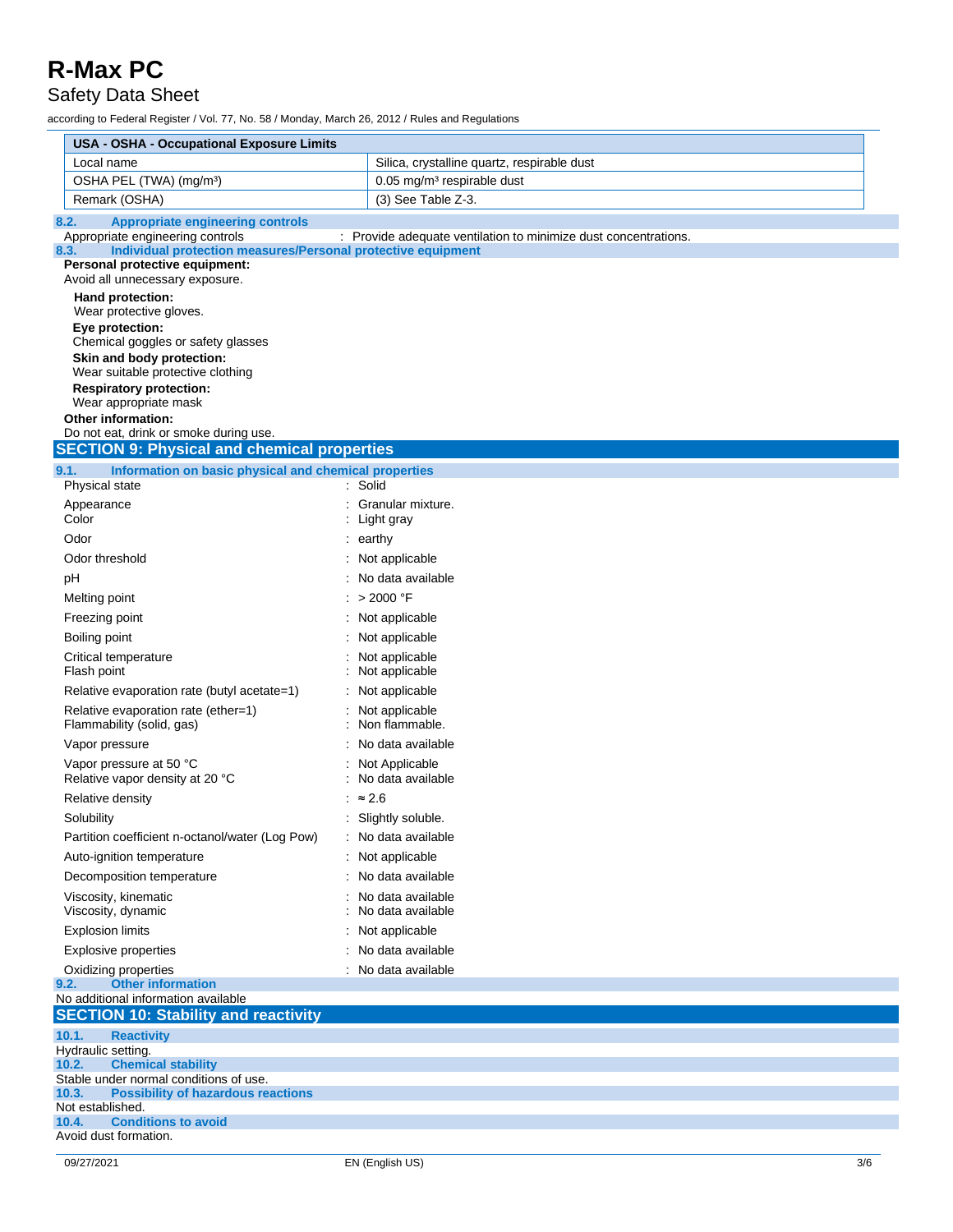### Safety Data Sheet

| 10.5.<br>Incompatible materials                                                         |                                                                                                               |
|-----------------------------------------------------------------------------------------|---------------------------------------------------------------------------------------------------------------|
| Strong acids. Strong bases.                                                             |                                                                                                               |
| <b>Hazardous decomposition products</b><br>10.6.<br>No additional information available |                                                                                                               |
| <b>SECTION 11: Toxicological information</b>                                            |                                                                                                               |
| 11.1.<br>Information on toxicological effects                                           |                                                                                                               |
| Acute toxicity (oral)                                                                   | : Not classified                                                                                              |
| Acute toxicity (dermal)                                                                 | Not classified                                                                                                |
| Acute toxicity (inhalation)<br>aluminium oxide, non-fibrous (1344-28-1)                 | Not classified                                                                                                |
| LD50 oral rat                                                                           | > 15900 mg/kg body weight (Equivalent or similar to OECD 401, Rat, Male / female,                             |
|                                                                                         | Experimental value, Oral)                                                                                     |
| LC50 Inhalation - Rat                                                                   | 7.6 mg/l air (Equivalent or similar to OECD 403, 1 h, Rat, Male, Experimental value, Inhalation<br>(aerosol)) |
| Skin corrosion/irritation                                                               | Causes skin irritation.                                                                                       |
| Serious eye damage/irritation<br>Respiratory or skin sensitization                      | Causes eye irritation.<br>Not classified                                                                      |
| Germ cell mutagenicity                                                                  | Not classified                                                                                                |
| Carcinogenicity                                                                         | May cause cancer (Inhalation).                                                                                |
| quartz (14808-60-7)                                                                     |                                                                                                               |
| IARC group                                                                              | 1 - Carcinogenic to humans                                                                                    |
| Reproductive toxicity<br>STOT-single exposure                                           | Not classified<br>Not classified                                                                              |
| STOT-repeated exposure                                                                  | Not classified                                                                                                |
| Aspiration hazard                                                                       | Not classified                                                                                                |
| Viscosity, kinematic                                                                    | No data available                                                                                             |
| Potential Adverse human health effects and<br>symptoms                                  | Based on available data, the classification criteria are not met.                                             |
| Symptoms/effects after inhalation                                                       | May cause cancer by inhalation. Danger of serious damage to health by prolonged exposure                      |
|                                                                                         | through inhalation.                                                                                           |
| Symptoms/effects after skin contact                                                     | Causes skin irritation.                                                                                       |
| Symptoms/effects after eye contact                                                      | Causes eye irritation.                                                                                        |
|                                                                                         |                                                                                                               |
| <b>SECTION 12: Ecological information</b>                                               |                                                                                                               |
| 12.1.<br><b>Toxicity</b><br>No additional information available                         |                                                                                                               |
| <b>Persistence and degradability</b><br>12.2.                                           |                                                                                                               |
| <b>R-Max PC (Mixture)</b>                                                               |                                                                                                               |
| Persistence and degradability                                                           | Not established.                                                                                              |
| cristobalite (14464-46-1)                                                               |                                                                                                               |
| Persistence and degradability                                                           | Mineral. Not applicable.                                                                                      |
| Chemical oxygen demand (COD)                                                            | Not applicable                                                                                                |
| ThOD                                                                                    | Not applicable                                                                                                |
| BOD (% of ThOD)                                                                         | Not applicable                                                                                                |
| aluminium oxide, non-fibrous (1344-28-1)                                                |                                                                                                               |
| Persistence and degradability                                                           | Not applicable.                                                                                               |
| Chemical oxygen demand (COD)                                                            | Not applicable                                                                                                |
| ThOD                                                                                    | Not applicable                                                                                                |
| quartz (14808-60-7)                                                                     |                                                                                                               |
| Persistence and degradability                                                           | Not applicable.                                                                                               |
| Biochemical oxygen demand (BOD)                                                         | Not applicable                                                                                                |
| Chemical oxygen demand (COD)                                                            | Not applicable                                                                                                |
| ThOD                                                                                    | Not applicable                                                                                                |
| <b>Bioaccumulative potential</b>                                                        |                                                                                                               |
| <b>R-Max PC (Mixture)</b>                                                               |                                                                                                               |
| Bioaccumulative potential                                                               | Not established.                                                                                              |
| cristobalite (14464-46-1)                                                               |                                                                                                               |
| 12.3.<br>Bioaccumulative potential                                                      | No data available.                                                                                            |
| aluminium oxide, non-fibrous (1344-28-1)                                                |                                                                                                               |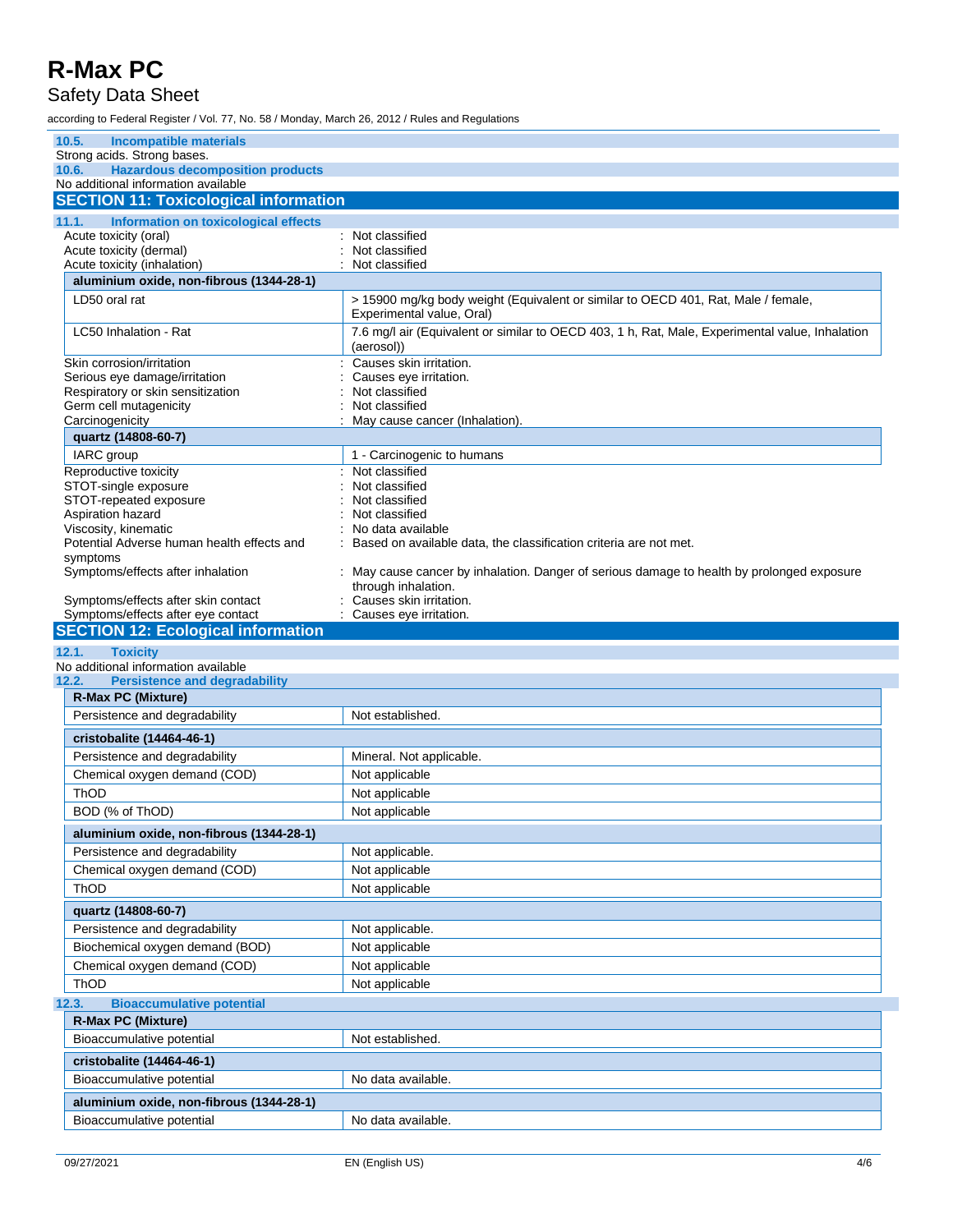### Safety Data Sheet

|                                                              | quartz (14808-60-7)                                                                                                                                                                                                                                                                                                          |                                               |                                                       |                    |                                                            |                                                                                                                            |                   |  |
|--------------------------------------------------------------|------------------------------------------------------------------------------------------------------------------------------------------------------------------------------------------------------------------------------------------------------------------------------------------------------------------------------|-----------------------------------------------|-------------------------------------------------------|--------------------|------------------------------------------------------------|----------------------------------------------------------------------------------------------------------------------------|-------------------|--|
|                                                              | Bioaccumulative potential                                                                                                                                                                                                                                                                                                    |                                               |                                                       | No data available. |                                                            |                                                                                                                            |                   |  |
|                                                              | 12.4.<br><b>Mobility in soil</b>                                                                                                                                                                                                                                                                                             |                                               |                                                       |                    |                                                            |                                                                                                                            |                   |  |
|                                                              | cristobalite (14464-46-1)                                                                                                                                                                                                                                                                                                    |                                               |                                                       |                    |                                                            |                                                                                                                            |                   |  |
|                                                              | Ecology - soil                                                                                                                                                                                                                                                                                                               |                                               |                                                       | No data available. |                                                            |                                                                                                                            |                   |  |
|                                                              |                                                                                                                                                                                                                                                                                                                              | aluminium oxide, non-fibrous (1344-28-1)      |                                                       |                    |                                                            |                                                                                                                            |                   |  |
|                                                              | Ecology - soil                                                                                                                                                                                                                                                                                                               |                                               |                                                       | No data available. |                                                            |                                                                                                                            |                   |  |
|                                                              | 12.5.                                                                                                                                                                                                                                                                                                                        | <b>Other adverse effects</b>                  |                                                       |                    |                                                            |                                                                                                                            |                   |  |
|                                                              | Effect on the global warming                                                                                                                                                                                                                                                                                                 |                                               |                                                       | None known         |                                                            |                                                                                                                            |                   |  |
|                                                              |                                                                                                                                                                                                                                                                                                                              | <b>SECTION 13: Disposal considerations</b>    |                                                       |                    |                                                            |                                                                                                                            |                   |  |
|                                                              | <b>Disposal methods</b><br>13.1.                                                                                                                                                                                                                                                                                             |                                               |                                                       |                    |                                                            |                                                                                                                            |                   |  |
|                                                              |                                                                                                                                                                                                                                                                                                                              | Product/Packaging disposal recommendations    |                                                       |                    |                                                            | Dispose in a safe manner in accordance with local/national regulations.                                                    |                   |  |
|                                                              | Ecology - waste materials                                                                                                                                                                                                                                                                                                    |                                               |                                                       |                    | Avoid release to the environment.                          |                                                                                                                            |                   |  |
|                                                              |                                                                                                                                                                                                                                                                                                                              | <b>SECTION 14: Transport information</b>      |                                                       |                    |                                                            |                                                                                                                            |                   |  |
|                                                              | In accordance with DOT                                                                                                                                                                                                                                                                                                       | <b>Department of Transportation (DOT)</b>     |                                                       |                    |                                                            |                                                                                                                            |                   |  |
|                                                              | Not regulated                                                                                                                                                                                                                                                                                                                | <b>Transportation of Dangerous Goods</b>      |                                                       |                    |                                                            |                                                                                                                            |                   |  |
|                                                              | Not regulated                                                                                                                                                                                                                                                                                                                |                                               |                                                       |                    |                                                            |                                                                                                                            |                   |  |
|                                                              | <b>Transport by sea</b>                                                                                                                                                                                                                                                                                                      |                                               |                                                       |                    |                                                            |                                                                                                                            |                   |  |
|                                                              | Not regulated                                                                                                                                                                                                                                                                                                                |                                               |                                                       |                    |                                                            |                                                                                                                            |                   |  |
|                                                              | <b>Air transport</b>                                                                                                                                                                                                                                                                                                         |                                               |                                                       |                    |                                                            |                                                                                                                            |                   |  |
|                                                              | Not regulated                                                                                                                                                                                                                                                                                                                |                                               |                                                       |                    |                                                            |                                                                                                                            |                   |  |
|                                                              |                                                                                                                                                                                                                                                                                                                              | <b>SECTION 15: Regulatory information</b>     |                                                       |                    |                                                            |                                                                                                                            |                   |  |
|                                                              | 15.1. US Federal regulations                                                                                                                                                                                                                                                                                                 |                                               |                                                       |                    |                                                            |                                                                                                                            |                   |  |
|                                                              | <b>R-Max PC (Mixture)</b>                                                                                                                                                                                                                                                                                                    |                                               |                                                       |                    |                                                            |                                                                                                                            |                   |  |
|                                                              |                                                                                                                                                                                                                                                                                                                              | Substances Control Act (TSCA) inventory       |                                                       |                    |                                                            | All components of this product are present and listed as Active on the United States Environmental Protection Agency Toxic |                   |  |
|                                                              |                                                                                                                                                                                                                                                                                                                              | aluminium oxide, non-fibrous (1344-28-1)      |                                                       |                    |                                                            |                                                                                                                            |                   |  |
|                                                              | Not subject to reporting requirements of the United States SARA Section 313                                                                                                                                                                                                                                                  |                                               |                                                       |                    |                                                            |                                                                                                                            |                   |  |
|                                                              | Note: The section 313 chemical list contains "CAS # 1344-28-1 Aluminum Oxide (Fibrous forms)"; the Aluminum oxide<br>Note<br>contained in this product is non-fibrous, and thus is not a section 313 material. Only manufacturing, processing, or otherwise<br>use of aluminum oxide in the fibrous form triggers reporting. |                                               |                                                       |                    |                                                            |                                                                                                                            |                   |  |
|                                                              | 15.2. International regulations<br><b>CANADA</b>                                                                                                                                                                                                                                                                             |                                               |                                                       |                    |                                                            |                                                                                                                            |                   |  |
|                                                              |                                                                                                                                                                                                                                                                                                                              |                                               |                                                       |                    |                                                            |                                                                                                                            |                   |  |
|                                                              | Calcium Aluminate Cement (65997-16-2)                                                                                                                                                                                                                                                                                        |                                               |                                                       |                    |                                                            |                                                                                                                            |                   |  |
|                                                              | Listed on the Canadian DSL (Domestic Substances List)                                                                                                                                                                                                                                                                        |                                               |                                                       |                    |                                                            |                                                                                                                            |                   |  |
|                                                              | cristobalite (14464-46-1)                                                                                                                                                                                                                                                                                                    |                                               |                                                       |                    |                                                            |                                                                                                                            |                   |  |
|                                                              | Listed on the Canadian DSL (Domestic Substances List)                                                                                                                                                                                                                                                                        |                                               |                                                       |                    |                                                            |                                                                                                                            |                   |  |
|                                                              | aluminium oxide, non-fibrous (1344-28-1)                                                                                                                                                                                                                                                                                     |                                               |                                                       |                    |                                                            |                                                                                                                            |                   |  |
|                                                              | Listed on the Canadian DSL (Domestic Substances List)                                                                                                                                                                                                                                                                        |                                               |                                                       |                    |                                                            |                                                                                                                            |                   |  |
| <b>EU-Regulations</b><br>No additional information available |                                                                                                                                                                                                                                                                                                                              |                                               |                                                       |                    |                                                            |                                                                                                                            |                   |  |
|                                                              | <b>National regulations</b>                                                                                                                                                                                                                                                                                                  |                                               |                                                       |                    |                                                            |                                                                                                                            |                   |  |
|                                                              | quartz (14808-60-7)                                                                                                                                                                                                                                                                                                          |                                               |                                                       |                    |                                                            |                                                                                                                            |                   |  |
|                                                              | Listed on IARC (International Agency for Research on Cancer)                                                                                                                                                                                                                                                                 |                                               |                                                       |                    |                                                            |                                                                                                                            |                   |  |
|                                                              | 15.3. US State regulations<br><b>R-Max PC (Mixture)</b>                                                                                                                                                                                                                                                                      |                                               |                                                       |                    |                                                            |                                                                                                                            |                   |  |
|                                                              | This product contains crystalline silica, a chemical known to the state of California to<br>U.S. - California - Proposition 65 - Other<br>information<br>cause cancer. For more information go to WWW.P65Warnings.ca.gov                                                                                                     |                                               |                                                       |                    |                                                            |                                                                                                                            |                   |  |
|                                                              | cristobalite (14464-46-1)                                                                                                                                                                                                                                                                                                    |                                               |                                                       |                    |                                                            |                                                                                                                            |                   |  |
|                                                              | $U.S. -$                                                                                                                                                                                                                                                                                                                     | U.S. - California -                           | U.S. - California -                                   |                    | U.S. - California -                                        | No significant risk level                                                                                                  | Maximum allowable |  |
|                                                              | California -<br>Proposition 65<br>- Carcinogens<br>List                                                                                                                                                                                                                                                                      | Proposition 65 -<br>Developmental<br>Toxicity | Proposition 65 -<br>Reproductive<br>Toxicity - Female |                    | Proposition 65 -<br><b>Reproductive Toxicity</b><br>- Male | (NSRL)                                                                                                                     | dose level (MADL) |  |
|                                                              | Yes                                                                                                                                                                                                                                                                                                                          | No                                            | No                                                    |                    | No                                                         |                                                                                                                            |                   |  |